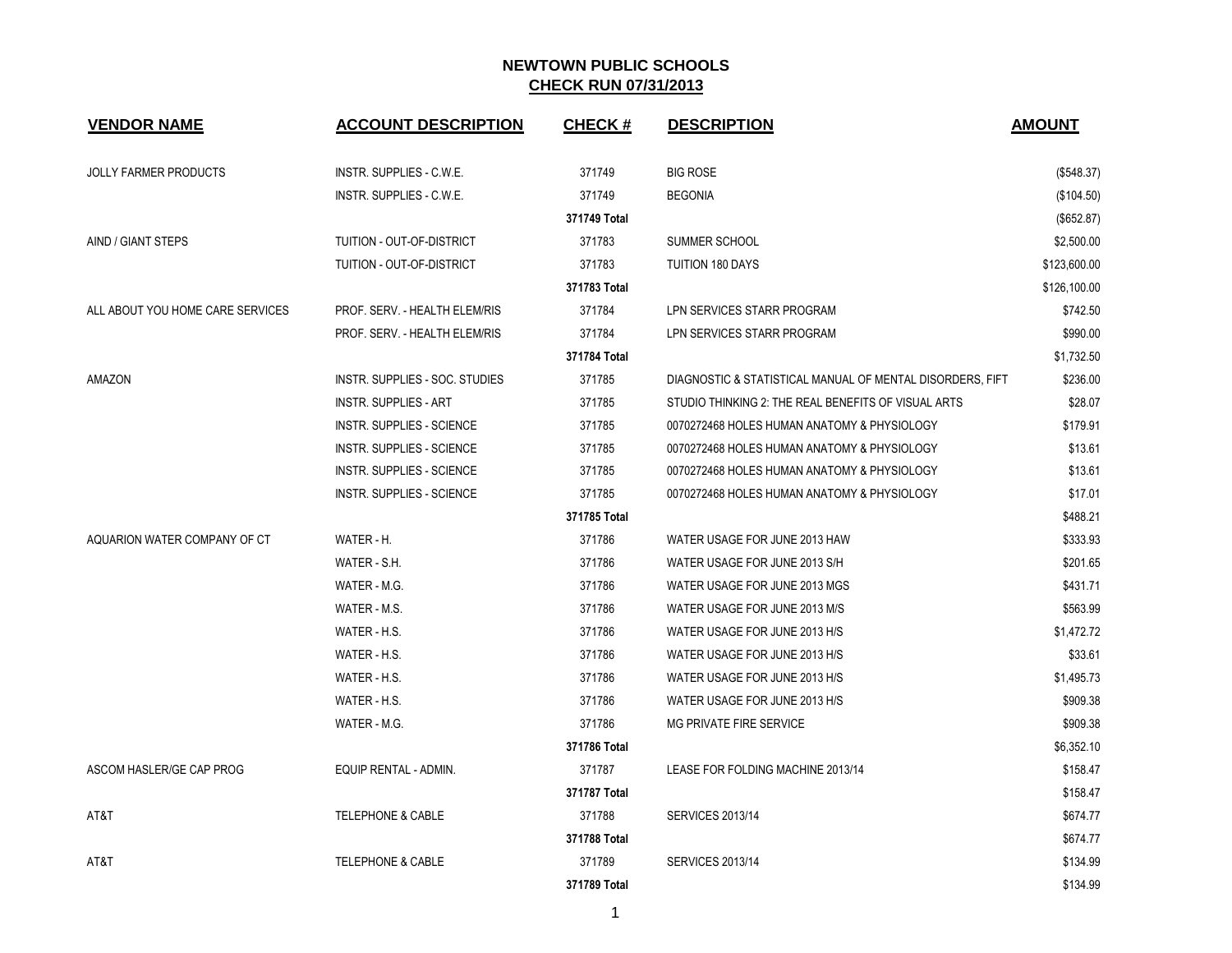| <b>VENDOR NAME</b>                   | <b>ACCOUNT DESCRIPTION</b>       | <b>CHECK#</b> | <b>DESCRIPTION</b>                                    | <b>AMOUNT</b> |
|--------------------------------------|----------------------------------|---------------|-------------------------------------------------------|---------------|
| <b>AT&amp;T MOBILITY</b>             | <b>TELEPHONE &amp; CABLE</b>     | 371790        | <b>SERVICES 2013/14</b>                               | \$136.87      |
|                                      |                                  | 371790 Total  |                                                       | \$136.87      |
| <b>EVELYN BACHAR</b>                 | INSTR. SUPPLIES - SP. ED. PREK-8 | 371791        | SUPPLIES FOR LIFE SKILLS                              | \$114.94      |
|                                      |                                  | 371791 Total  |                                                       | \$114.94      |
| <b>BAGEL DELIGHT</b>                 | OTHER SUPPLIES - STAFF DEVELOP.  | 371792        | Columbia Home Grown Reading Institute July 8-11, 2013 | \$857.50      |
|                                      |                                  | 371792 Total  |                                                       | \$857.50      |
| ANNETTE BARBOUR                      | TRANS. - LOCAL SPECIAL ED        | 371793        | SERV 07/15/13 THRU 07/18/13                           | \$320.00      |
|                                      | TRANS. - LOCAL SPECIAL ED        | 371793        | SERV 07/22/13 THRU 07/25/13                           | \$320.00      |
|                                      |                                  | 371793 Total  |                                                       | \$640.00      |
| BERKSHIRE SEPTIC & PORTABLE TOILET   | <b>EQUIP RENTAL - SPORTS</b>     | 371794        | PORTABLE TOILET 06/18/2013 THRU 07/18/2013            | \$480.00      |
|                                      | <b>EQUIP RENTAL - SPORTS</b>     | 371794        | PORTABLE TOILET 07/18/2013 THRU 08/18/2013            | \$480.00      |
|                                      |                                  | 371794 Total  |                                                       | \$960.00      |
| CAMBIUM LEARNING INC.                | OTHER SUPPLIES - STAFF DEVELOP.  | 371795        | Language ! Teacher Set 4th Ed. BOOK E 170691          | \$706.00      |
|                                      | OTHER SUPPLIES - STAFF DEVELOP.  | 371795        | Language! Student Sets BOOK E #298450                 | \$1,380.00    |
|                                      | OTHER SUPPLIES - STAFF DEVELOP.  | 371795        | shipping                                              | \$208.60      |
|                                      |                                  | 371795 Total  |                                                       | \$2,294.60    |
| CANON SOLUTIONS AMERICA INC.         | COPIER RENTAL - CLASSROOM        | 371796        | COLOR COPIES 2012/13                                  | \$376.30      |
|                                      | COPIER RENTAL - BUS. SERV.       | 371796        | COLOR COPIES 2012/13                                  | \$147.35      |
|                                      |                                  | 371796 Total  |                                                       | \$523.65      |
| <b>CAREER CRUISING</b>               | CONTRACTED SERV. - GUIDANCE      | 371797        | 2nd Year of a 3 - Year Subscription                   | \$495.00      |
|                                      |                                  | 371797 Total  |                                                       | \$495.00      |
| CDW GOVERNMENT, INC.                 | INSTR. SUPPLIES - INFO. TECH.    | 371798        | Peerless Flat MountQuote DNPX093NO SHIPPING           | \$35.00       |
|                                      |                                  | 371798 Total  |                                                       | \$35.00       |
| CHARTER COMMUNICATIONS               | TELEPHONE & CABLE                | 371799        | <b>SERVICES 2013/14</b>                               | \$2,413.04    |
|                                      |                                  | 371799 Total  |                                                       | \$2,413.04    |
| CONNECTICUT DANCE                    | BOE - ACCOUNTS PAYABLE           | 371800        | REFUND OVERCHARGING CUSTODIAL SERV                    | \$287.34      |
|                                      |                                  | 371800 Total  |                                                       | \$287.34      |
| <b>LAUREN CONNOR</b>                 | INSTR. SUPPLIES - SP. ED. PREK-8 | 371801        | OFFICE SUPPLIES                                       | \$22.09       |
|                                      |                                  | 371801 Total  |                                                       | \$22.09       |
| COUNCIL FOR EXCEPTIONAL CHILDREN     | MEMBERSHIPS - PUPIL SERV.        | 371802        | <b>MEMBERSHIP</b>                                     | \$97.00       |
|                                      |                                  | 371802 Total  |                                                       | \$97.00       |
| CPI (CRISIS PREVENTION INTERVENTION) | STAFF TRAIN. - PUPIL SERV.       | 371803        | PBIS PARTICIPANT WORKBOOKS FOR CPI                    | \$1,610.00    |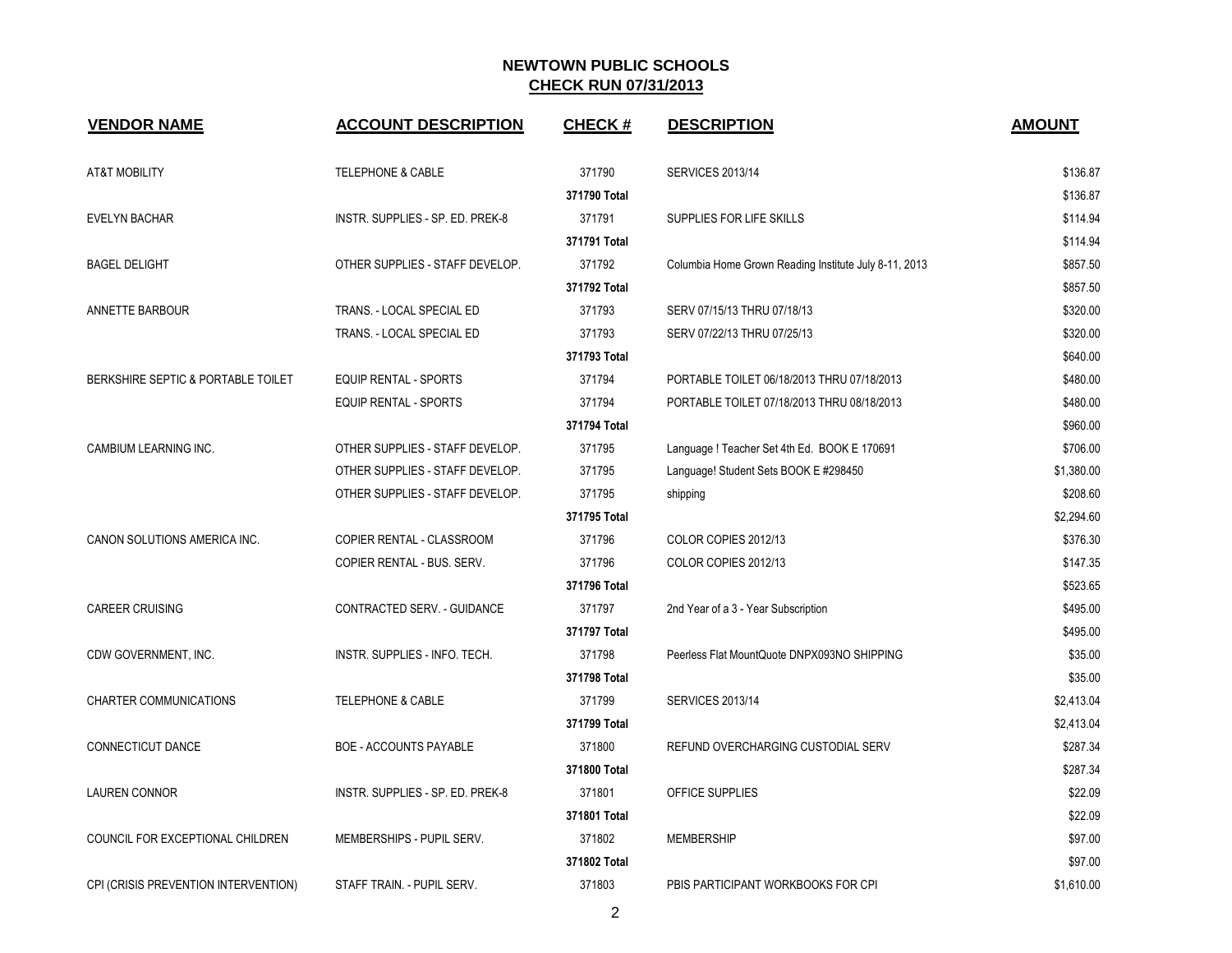| <b>VENDOR NAME</b>               | <b>ACCOUNT DESCRIPTION</b>            | <b>CHECK#</b> | <b>DESCRIPTION</b>                                                        | <b>AMOUNT</b> |
|----------------------------------|---------------------------------------|---------------|---------------------------------------------------------------------------|---------------|
|                                  | STAFF TRAIN. - PUPIL SERV.            | 371803        | <b>SHIPPING</b>                                                           | \$128.80      |
|                                  |                                       | 371803 Total  |                                                                           | \$1,738.80    |
| <b>CROWN TROPHY</b>              | OFF. SUPPLIES - ADMIN.                | 371804        | Engraving of Plaques per attached invoice, #22815. No shipping charge.    | \$64.00       |
|                                  |                                       | 371804 Total  |                                                                           | \$64.00       |
| <b>CURRICULUM ASSOCIATES LLC</b> | INSTR. SUPPLIES - CLASSROOM           | 371805        | Quick Word Handbooks for Grade 2, Order # WS 132, ISBN# 978-0-89187       | \$116.07      |
|                                  | INSTR. SUPPLIES - CLASSROOM           | 371805        | Shipping and Handling charges                                             | \$11.61       |
|                                  | INSTR. SUPPLIES - SP. ED. H.S.        | 371805        | BRIGANCE INSTRUCTION TRANSITION SKILLS ACTIVITIES KIT                     | \$359.00      |
|                                  | INSTR. SUPPLIES - SP. ED. H.S.        | 371805        | <b>SHIPPING</b>                                                           | \$43.08       |
|                                  | TEXTBOOKS - CLASSROOM                 | 371805        | Quick Word Books Item #978-0-89187-539-0                                  | \$127.20      |
|                                  | TEXTBOOKS - CLASSROOM                 | 371805        | Ship/Handling                                                             | \$15.26       |
|                                  |                                       | 371805 Total  |                                                                           | \$672.22      |
| DAJ OCCUPATIONAL THERAPY LLC     | PROF. SERV. - OCCUP./PHYSICAL THERAPY | 371806        | <b>OCCUPATIONAL</b>                                                       | \$1,820.00    |
|                                  |                                       | 371806 Total  |                                                                           | \$1,820.00    |
| DELL MARKETING L.P.              | REPAIRS - INFO. TECH.                 | 371807        | Encumbered for Dell parts and repairs                                     | \$200.00      |
|                                  | INSTR. SUPPLIES - COMPUTER ED.        | 371807        | Toners per attached quote for computer education classes throughout the y | \$1.266.22    |
|                                  |                                       | 371807 Total  |                                                                           | \$1,466.22    |
| <b>DELTA EDUCATION</b>           | INSTR. SUPPLIES - MATH                | 371808        | INSTRUCTIONAL SUPPLIES                                                    | \$27.80       |
|                                  | INSTR. SUPPLIES - MATH                | 371808        | S & H                                                                     | \$3.34        |
|                                  |                                       | 371808 Total  |                                                                           | \$31.14       |
| DEMCO INC.                       | ACCOUNTS RECEIVABLE - EDUCATION       | 371809        | <b>CM NEWSWEEK</b>                                                        | (\$18.34)     |
|                                  | <b>SUPPLIES - LIBRARY</b>             | 371809        | Laminate clear matte polyolefin, item WS13500760                          | \$12.13       |
|                                  | SUPPLIES - LIBRARY                    | 371809        | Kapco Easy cover II Book cover Item WJ14200290                            | \$90.63       |
|                                  | SUPPLIES - LIBRARY                    | 371809        | Large folding wire easel, Item WJ13587780                                 | \$33.62       |
|                                  | SUPPLIES - LIBRARY                    | 371809        | Post-It date due slips, Item WJ13592250                                   | \$29.43       |
|                                  | SUPPLIES - LIBRARY                    | 371809        | Super fold Jacket, 12x24, Item WJ12211240. SHIPPING INCLUDED IN PR        | \$13.36       |
|                                  |                                       | 371809 Total  |                                                                           | \$160.83      |
| DIRECT ENERGY BUSINESS           | ELECTRICITY - H.                      | 371810        | ELECTRICAL SUPPLY 2012/13                                                 | \$2,461.22    |
|                                  | ELECTRICITY - S.H.                    | 371810        | ELECTRICAL SUPPLY 2012/13                                                 | \$689.89      |
|                                  | ELECTRICITY - S.H.                    | 371810        | ELECTRICAL SUPPLY 2012/13                                                 | \$3.81        |
|                                  | ELECTRICITY - S.H.                    | 371810        | ELECTRICAL SUPPLY 2012/13                                                 | \$6.49        |
|                                  | ELECTRICITY - S.H.                    | 371810        | ELECTRICAL SUPPLY 2012/13                                                 | \$27.34       |
| DIRECT ENERGY BUSINESS           | ELECTRICITY - M.G.                    | 371810        | ELECTRICAL SUPPLY 2012/13                                                 | \$1,765.12    |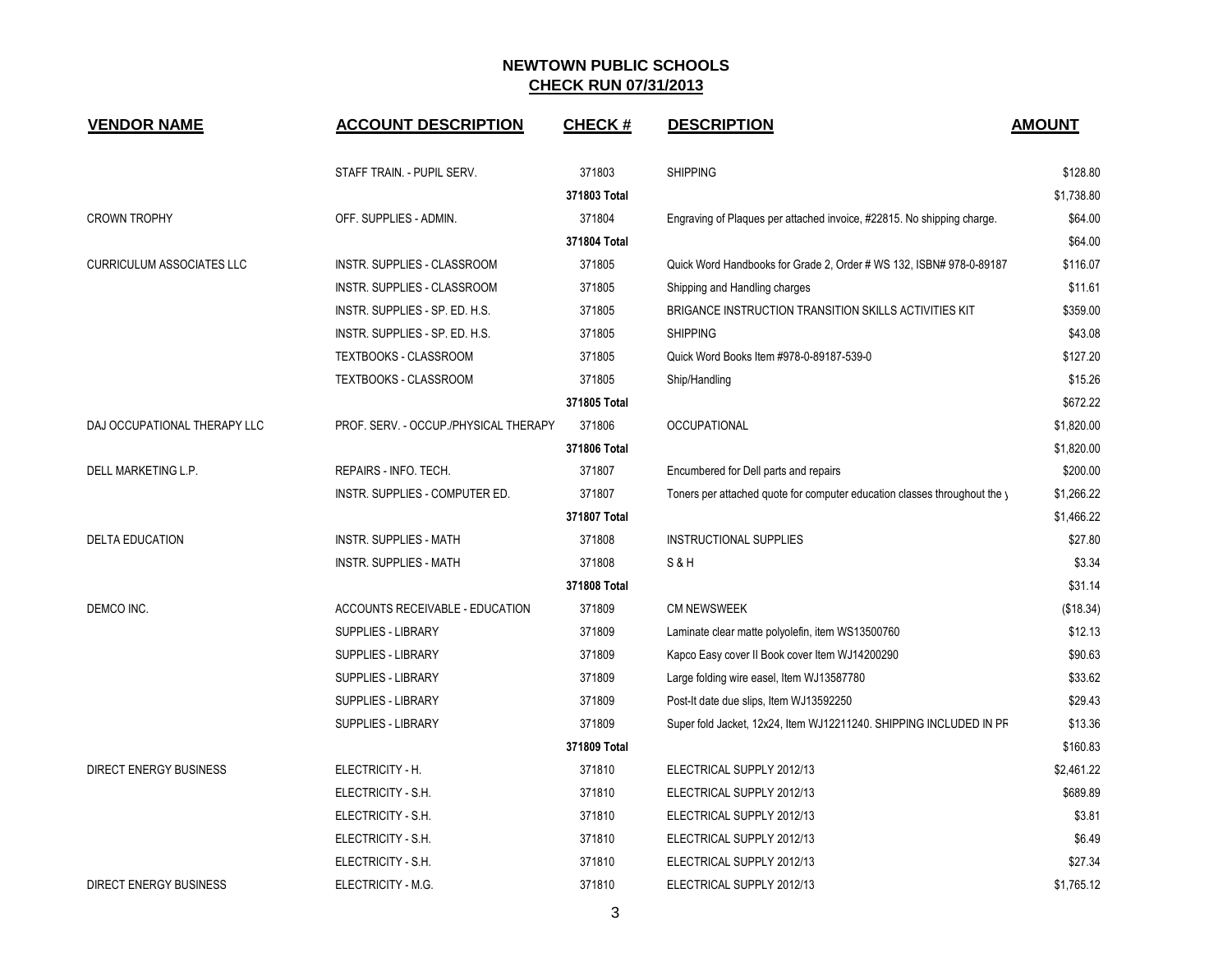| <b>VENDOR NAME</b>                                             | <b>ACCOUNT DESCRIPTION</b>             | <b>CHECK#</b> | <b>DESCRIPTION</b>                                              | <b>AMOUNT</b> |
|----------------------------------------------------------------|----------------------------------------|---------------|-----------------------------------------------------------------|---------------|
|                                                                | ELECTRICITY - M.G.                     | 371810        | ELECTRICAL SUPPLY 2012/13                                       | \$18.23       |
|                                                                | ELECTRICITY - HOM.                     | 371810        | ELECTRICAL SUPPLY 2012/13                                       | \$4,116.95    |
|                                                                | ELECTRICITY - M.S.                     | 371810        | ELECTRICAL SUPPLY 2012/13                                       | \$7,679.66    |
|                                                                | ELECTRICITY - M.S.                     | 371810        | ELECTRICAL SUPPLY 2012/13                                       | \$13.72       |
|                                                                | ELECTRICITY - M.S.                     | 371810        | ELECTRICAL SUPPLY 2012/13                                       | \$19.29       |
|                                                                | ELECTRICITY - M.S.                     | 371810        | ELECTRICAL SUPPLY 2012/13                                       | \$89.00       |
|                                                                | ELECTRICITY - H.S.                     | 371810        | ELECTRICAL SUPPLY 2012/13                                       | \$33,953.64   |
|                                                                | ELECTRICITY - H.S.                     | 371810        | ELECTRICAL SUPPLY 2012/13                                       | \$0.85        |
|                                                                | ELECTRICITY - H.S.                     | 371810        | ELECTRICAL SUPPLY 2012/13                                       | \$1.55        |
|                                                                |                                        | 371810 Total  |                                                                 | \$50.846.76   |
| DISCOVERY EDUCATION                                            | CONTRACTED SERV. - LIBRARY             | 371811        | Renewal for Discovery Education Streaming K-8 License,          | \$1,570.00    |
|                                                                |                                        | 371811 Total  |                                                                 | \$1,570.00    |
| <b>EBSCO PUBLISHING</b>                                        | CONTRACTED SERV. - LIBRARY             | 371812        | School Library Subscription Renewal, 2013-14,                   | \$651.00      |
|                                                                |                                        | 371812 Total  |                                                                 | \$651.00      |
| <b>EBSCO SUBSCRIPTION SERVICE</b>                              | <b>ACCOUNTS RECEIVABLE - EDUCATION</b> | 371813        | CM EBSCO ACCT#RB72060                                           | (\$240.46)    |
|                                                                | <b>SUPPLIES - LIBRARY</b>              | 371813        | Magazine Subscriptions - 1 year membership                      | \$429.00      |
|                                                                |                                        | 371813 Total  |                                                                 | \$188.54      |
| <b>EBSCO SUBSCRIPTION SERVICE</b>                              | <b>SUPPLIES - LIBRARY</b>              | 371814        | Magazine subscription service renewal NO SHIPPING               | \$2,624.52    |
|                                                                |                                        | 371814 Total  |                                                                 | \$2,624.52    |
| EDUCATIONAL INNOVATIONS INC.                                   | INSTR. SUPPLIES - CLASSROOM            | 371815        | Color Splash Dye Tablets-Red Item #CSP-110                      | \$4.95        |
|                                                                | INSTR. SUPPLIES - CLASSROOM            | 371815        | Color Splash Dye Tablets-Blue Item #CSP-130                     | \$4.95        |
|                                                                | INSTR. SUPPLIES - CLASSROOM            | 371815        | Color Splash Dye Tablets-Yellow Item #CSP-120                   | \$4.95        |
|                                                                | INSTR. SUPPLIES - CLASSROOM            | 371815        | Clear Jel-1lb. Item #SS-14A                                     | \$9.95        |
|                                                                | INSTR. SUPPLIES - CLASSROOM            | 371815        | Shipping                                                        | \$7.95        |
|                                                                |                                        | 371815 Total  |                                                                 | \$32.75       |
| <b>EMC PUBLISHING LLC</b>                                      | INSTR. SUPPLIES - WORLD LANG.          | 371816        | ECCO TRE WORK SHOOK- ISBN 978-0-82194-658-9                     | \$878.00      |
|                                                                | INSTR. SUPPLIES - WORLD LANG.          | 371816        | ECCO DUE STUDENT KIT ISBN 978-0-82194-656-5                     | \$778.50      |
|                                                                | INSTR. SUPPLIES - WORLD LANG.          | 371816        | <b>SHIPPING</b>                                                 | \$165.65      |
|                                                                |                                        | 371816 Total  |                                                                 | \$1,822.15    |
| ENCYCLOPEDIA BRITANNICA                                        | <b>SUPPLIES - LIBRARY</b>              | 371817        | Encyclopedia Britannica online subscription renewal NO SHIPPING | \$840.00      |
|                                                                |                                        | 371817 Total  |                                                                 | \$840.00      |
| EPS/SCHOOL SPECIALTY LITERACY & INTERVEN TEXTBOOKS - CLASSROOM |                                        | 371818        | Words I use When I Write #Y466-W1                               | \$135.00      |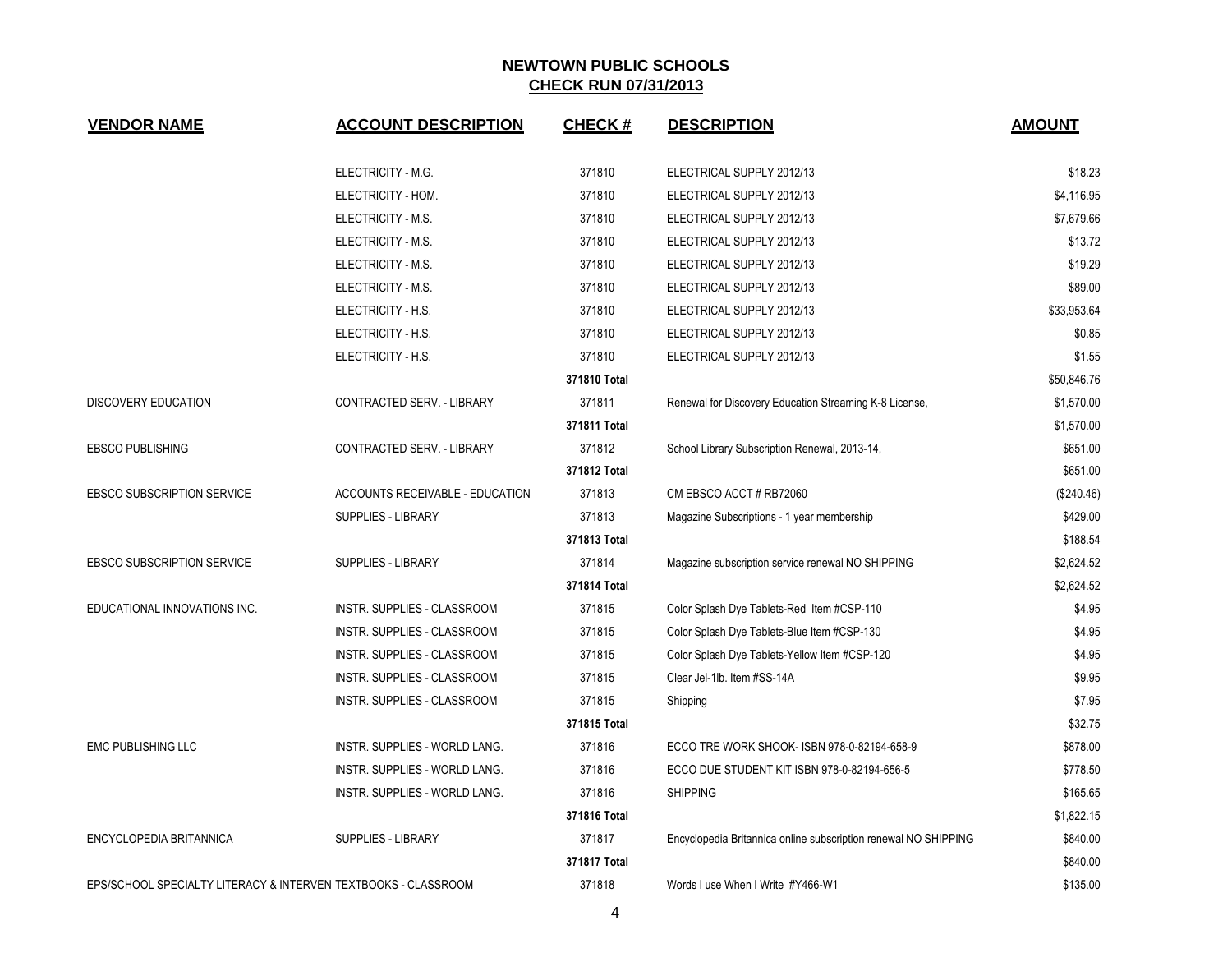| <b>VENDOR NAME</b>                  | <b>ACCOUNT DESCRIPTION</b>    | <b>CHECK#</b> | <b>DESCRIPTION</b>                                                     | <b>AMOUNT</b> |
|-------------------------------------|-------------------------------|---------------|------------------------------------------------------------------------|---------------|
|                                     | <b>TEXTBOOKS - CLASSROOM</b>  | 371818        | Ship/Handling                                                          | \$13.50       |
|                                     |                               | 371818 Total  |                                                                        | \$148.50      |
| <b>EXCEL TUTORING LLC</b>           | <b>TUTORS - HOMEBOUND</b>     | 371819        | HOMEBOUND TUTORING OF STUDENTS                                         | \$355.00      |
|                                     | <b>TUTORS - HOMEBOUND</b>     | 371819        | HOMEBOUND TUTORING OF STUDENTS                                         | \$65.00       |
|                                     | <b>TUTORS - HOMEBOUND</b>     | 371819        | HOMEBOUND TUTORING OF STUDENTS                                         | \$420.00      |
|                                     | <b>TUTORS - HOMEBOUND</b>     | 371819        | HOMEBOUND TUTORING OF STUDENTS                                         | \$595.00      |
|                                     | <b>TUTORS - HOMEBOUND</b>     | 371819        | HOMEBOUND TUTORING OF STUDENTS                                         | \$235.00      |
|                                     | <b>TUTORS - HOMEBOUND</b>     | 371819        | HOMEBOUND TUTORING OF STUDENTS                                         | \$30.00       |
|                                     | <b>TUTORS - HOMEBOUND</b>     | 371819        | HOMEBOUND TUTORING OF STUDENTS                                         | \$400.00      |
|                                     | <b>TUTORS - HOMEBOUND</b>     | 371819        | HOMEBOUND TUTORING OF STUDENTS                                         | \$315.00      |
|                                     | <b>TUTORS - HOMEBOUND</b>     | 371819        | HOMEBOUND TUTORING OF STUDENTS                                         | \$195.00      |
|                                     | TUTORS - HOMEBOUND            | 371819        | HOMEBOUND TUTORING OF STUDENTS                                         | \$400.00      |
|                                     | <b>TUTORS - HOMEBOUND</b>     | 371819        | HOMEBOUND TUTORING OF STUDENTS                                         | \$1,580.00    |
|                                     | <b>TUTORS - HOMEBOUND</b>     | 371819        | HOMEBOUND TUTORING OF STUDENTS                                         | \$1,370.00    |
|                                     | <b>TUTORS - HOMEBOUND</b>     | 371819        | HOMEBOUND TUTORING OF STUDENTS                                         | \$30.00       |
|                                     | <b>TUTORS - HOMEBOUND</b>     | 371819        | HOMEBOUND TUTORING OF STUDENTS                                         | \$460.00      |
|                                     | TUTORS - HOMEBOUND            | 371819        | HOMEBOUND TUTORING OF STUDENTS                                         | \$712.50      |
|                                     | <b>TUTORS - HOMEBOUND</b>     | 371819        | HOMEBOUND TUTORING OF STUDENTS                                         | \$200.00      |
|                                     | <b>TUTORS - HOMEBOUND</b>     | 371819        | HOMEBOUND TUTORING OF STUDENTS                                         | \$480.00      |
|                                     |                               | 371819 Total  |                                                                        | \$7,842.50    |
| <b>FOLLETT EDUCATIONAL SERVICES</b> | <b>TEXTBOOKS - CLASSROOM</b>  | 371820        | ABSOLUTELY TRUE STORY                                                  | \$6.46        |
|                                     | INSTR. SUPPLIES - WORLD LANG. | 371820        | AVANCEMOS- BIEN DIT- TE AVAN RESOURCES- AVANCEMOS 2- SEE               | \$794.30      |
|                                     | INSTR. SUPPLIES - WORLD LANG. | 371820        | AVANCEMOS- BIEN DIT- TE AVAN RESOURCES- AVANCEMOS 2- SEE               | \$706.60      |
|                                     |                               | 371820 Total  |                                                                        | \$1,507.36    |
| FOLLETT SOFTWARE COMPANY            | CONTRACTED SERV. - LIBRARY    | 371821        | District Member LM Hosted service, Ref # 21462642. See attached renewa | \$850.00      |
|                                     | CONTRACTED SERV. - LIBRARY    | 371821        | Renewal for on-line AR/RC Ref # 7528313                                | \$215.58      |
|                                     | CONTRACTED SERV. - LIBRARY    | 371821        | Renewal for Title peek, Ref# 21462632                                  | \$150.00      |
|                                     | CONTRACTED SERV. - LIBRARY    | 371821        | Renewal for Web Path Express-Destiny, Ref# 7443588                     | \$249.50      |
|                                     |                               | 371821 Total  |                                                                        | \$1,465.08    |
| <b>CARLEN GAINES</b>                | STAFF TRAIN. - INFO. TECH.    | 371822        | LUNCH & APPLE TRAIN                                                    | \$173.17      |
|                                     |                               | 371822 Total  |                                                                        | \$173.17      |
| GERONNURSING & RESPITE CARE INC.    | PROF. SERV. - HEALTH ELEM/RIS | 371823        | LPN SERVICES - STARR PROGRAM                                           | \$901.14      |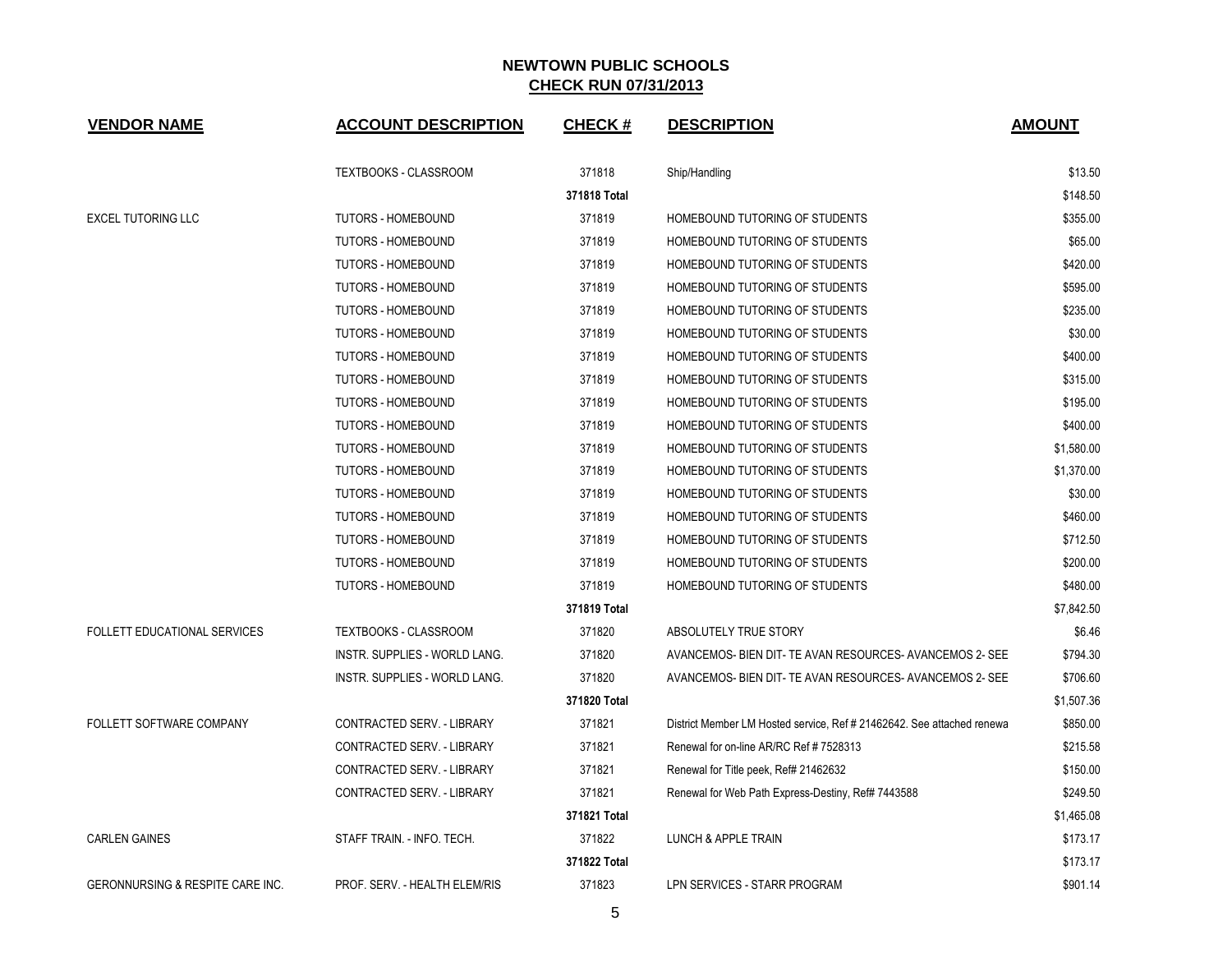| <b>VENDOR NAME</b>          | <b>ACCOUNT DESCRIPTION</b>           | <b>CHECK#</b> | <b>DESCRIPTION</b>                   | <b>AMOUNT</b> |
|-----------------------------|--------------------------------------|---------------|--------------------------------------|---------------|
|                             | PROF. SERV. - HEALTH ELEM/RIS        | 371823        | LPN SERVICES - STARR PROGRAM         | \$1,201.52    |
|                             | PROF. SERV. - HEALTH ELEM/RIS        | 371823        | LPN SERVICES - STARR PROGRAM         | \$1,034.64    |
|                             |                                      | 371823 Total  |                                      | \$3,137.30    |
| HAT CITY PAPER & SUPPLY CO. | <b>B&amp;G SUPPLIES - MAINT.</b>     | 371824        | <b>MAINT SUPPLIES</b>                | \$261.90      |
|                             | <b>B&amp;G SUPPLIES - MAINT.</b>     | 371824        | <b>MAINT SUPPLIES</b>                | \$3,710.86    |
|                             | <b>B&amp;G SUPPLIES - MAINT.</b>     | 371824        | PAPER PRODUCTS                       | \$7,878.78    |
|                             | <b>B&amp;G SUPPLIES - MAINT.</b>     | 371824        | PAPER PRODUCTS                       | \$420.64      |
|                             | <b>B&amp;G SUPPLIES - MAINT.</b>     | 371824        | PAPER PRODUCTS                       | \$1,798.80    |
|                             | <b>B&amp;G SUPPLIES - MAINT.</b>     | 371824        | PAPER PRODUCTS                       | \$474.96      |
|                             |                                      | 371824 Total  |                                      | \$14,545.94   |
| <b>HESS CORPORATION</b>     | PROPANE & NATURAL GAS - RIS.         | 371825        | HESS 507117/576413                   | \$174.34      |
|                             |                                      | 371825 Total  |                                      | \$174.34      |
| HOUGHTON MIFFLIN COMPANY    | INSTR. SUPPLIES - WORLD LANG.        | 371826        | <b>CUADEMO PRACTICE PO NIVELES</b>   | \$220.50      |
|                             | <b>INSTR. SUPPLIES - WORLD LANG.</b> | 371826        | CAHIER DE BOCABULAIRE                | \$72.00       |
|                             | INSTR. SUPPLIES - WORLD LANG.        | 371826        | S&H                                  | \$30.66       |
|                             |                                      | 371826 Total  |                                      | \$323.16      |
| <b>JUNIOR LIBRARY GUILD</b> | CONTRACTED SERV. - LIBRARY           | 371827        | LIBRARY SUBSCRIPTION, Order #370618  | \$561.00      |
|                             |                                      | 371827 Total  |                                      | \$561.00      |
| CARLA LARRACUENTE           | STAFF TRAVEL - PUPIL SERV.           | 371828        | TRAVEL ESY SPEECH THERAPY            | \$28.05       |
|                             |                                      | 371828 Total  |                                      | \$28.05       |
| LINGUI SYSTEMS INC.         | INSTR. SUPPLIES - SP/HEAR.           | 371829        | LISTENING COMPREHENSION 2 ITEM #4060 | \$159.95      |
|                             | INSTR. SUPPLIES - SP/HEAR.           | 371829        | TEST FORMS #4061                     | \$41.95       |
|                             | INSTR. SUPPLIES - SP/HEAR.           | 371829        | TEST FORMS ITEMS #4191               | \$41.95       |
|                             |                                      | 371829 Total  |                                      | \$243.85      |
| MAPLEBROOK SCHOOL INC.      | TUITION - OUT-OF-DISTRICT            | 371830        | JUNE 30, 2013-JUNE 1, 2014 TUITION   | \$10,950.00   |
|                             |                                      | 371830 Total  |                                      | \$10,950.00   |
| W.B. MASON., INC.           | OFF. SUPPLIES - BUS. SERV.           | 371831        | <b>SUPPLIES 2013/14</b>              | (\$18.00)     |
|                             | OFF. SUPPLIES - BUS. SERV.           | 371831        | <b>SUPPLIES 2013/14</b>              | (\$6.00)      |
|                             | OFF. SUPPLIES - BUS. SERV.           | 371831        | <b>SUPPLIES 2013/14</b>              | (\$12.00)     |
|                             | OFF. SUPPLIES - BUS. SERV.           | 371831        | <b>SUPPLIES 2013/14</b>              | (\$6.00)      |
|                             | OFF. SUPPLIES - BUS. SERV.           | 371831        | <b>SUPPLIES 2013/14</b>              | (\$12.00)     |
| W.B. MASON., INC.           | INSTR. SUPPLIES - READING            | 371831        | COPY PAPER HAMM MILL                 | \$4,938.70    |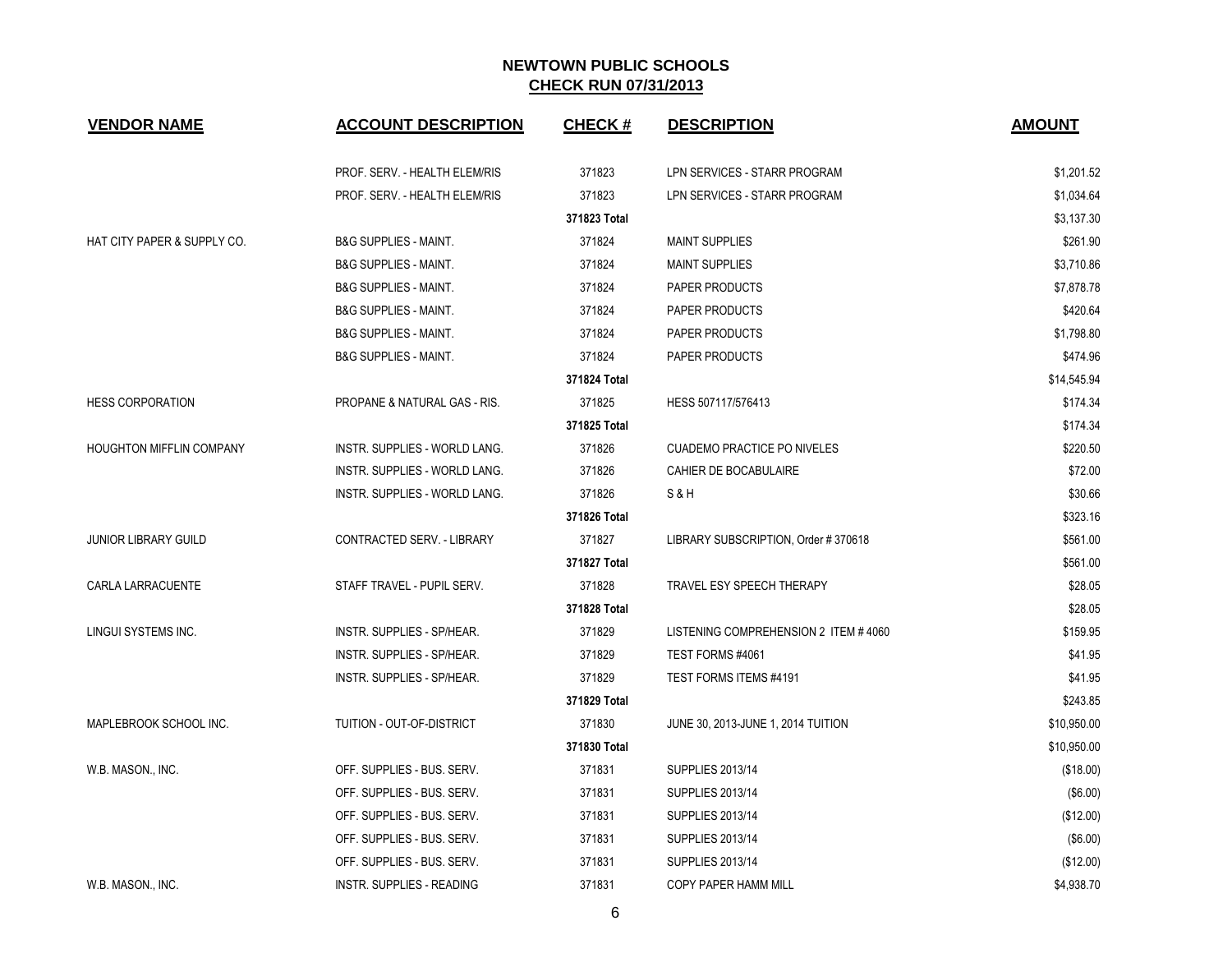| <b>VENDOR NAME</b>         | <b>ACCOUNT DESCRIPTION</b>       | <b>CHECK#</b> | <b>DESCRIPTION</b>                                               | <b>AMOUNT</b> |
|----------------------------|----------------------------------|---------------|------------------------------------------------------------------|---------------|
|                            | OFF. SUPPLIES - BUS. SERV.       | 371831        | SUPPLIES 2013/14                                                 | \$51.95       |
|                            | OFF. SUPPLIES - BUS. SERV.       | 371831        | <b>SUPPLIES 2013/14</b>                                          | \$177.63      |
|                            | OFF. SUPPLIES - BUS. SERV.       | 371831        | SUPPLIES 2013/14                                                 | \$16.98       |
|                            | OFF. SUPPLIES - BUS. SERV.       | 371831        | SUPPLIES 2013/14                                                 | (\$12.00)     |
|                            | OFF. SUPPLIES - BUS. SERV.       | 371831        | SUPPLIES 2013/14                                                 | \$32.37       |
|                            | OFF. SUPPLIES - BUS. SERV.       | 371831        | SUPPLIES 2013/14                                                 | \$279.25      |
|                            | OFF. SUPPLIES - INFO. TECH.      | 371831        | Encumber for Water for Technology dept.                          | \$32.37       |
|                            | OFF. SUPPLIES - ADMIN.           | 371831        | Hanging folder frame, Item Universal UNV17000                    | \$18.36       |
|                            | OFF. SUPPLIES - ADMIN.           | 371831        | Hanging file folders, Item UNV-14113                             | \$19.58       |
|                            | OFF. SUPPLIES - ADMIN.           | 371831        | Desk pad, Item AOP-LT-81, priced pe                              | \$49.99       |
|                            | OFF. SUPPLIES - ADMIN.           | 371831        | Big Tab Dividers, Item AVE11900,                                 | \$79.20       |
|                            | OFF. SUPPLIES - ADMIN.           | 371831        | Desk organizers, Item RUB 45706                                  | \$12.98       |
|                            | OFF. SUPPLIES - ADMIN.           | 371831        | File Folders, Item SMD-10299                                     | \$37.99       |
|                            | OFF. SUPPLIES - ADMIN.           | 371831        | Desk Tray, Item RUB11906 ROS. Free                               | \$8.99        |
|                            | INSTR. SUPPLIES - GUIDANCE       | 371831        | AVE5366 - Avery Permanent Self Adhesive Laser/Inkjet File Labels | \$42.98       |
|                            | INSTR. SUPPLIES - GUIDANCE       | 371831        | HP CN045AN140 (HP950xl) Ink Cartridge - Black                    | \$73.98       |
|                            | INSTR. SUPPLIES - GUIDANCE       | 371831        | HP CN046AN140 (HP951xl) Ink Cartridge - Cyan                     | \$55.98       |
|                            | INSTR. SUPPLIES - GUIDANCE       | 371831        | HP CN047AN140 (HP951xl) Ink Cartridge - Magenta                  | \$55.98       |
|                            | INSTR. SUPPLIES - GUIDANCE       | 371831        | HP CN048AN140 (HP951xl) Ink Cartridge - Yellow - NO SHIPPING     | \$55.98       |
|                            | INSTR. SUPPLIES - SP. ED. H.S.   | 371831        | AS PER ATTACHED LIST                                             | \$642.50      |
|                            | INSTR. SUPPLIES - SP. ED. H.S.   | 371831        | AS PER ATTACHED LIST                                             | \$49.56       |
|                            | INSTR. SUPPLIES - SP. ED. PREK-8 | 371831        | LABEL MAKER DYM1752265                                           | \$69.99       |
|                            | INSTR. SUPPLIES - SP. ED. PREK-8 | 371831        | LABELS DYM45014                                                  | \$18.99       |
|                            | INSTR. SUPPLIES - CLASSROOM      | 371831        | Safeco Wall rack, Item SAF5607CL.                                | \$378.00      |
|                            | OTHER SUPPLIES - STAFF DEVELOP.  | 371831        | 10 Packs of CLI-92264 NAME TAGS                                  | \$33.90       |
|                            | OFF. SUPPLIES - PUPIL SERV.      | 371831        | LABELS AVE5160                                                   | \$57.96       |
|                            |                                  | 371831 Total  |                                                                  | \$7,226.14    |
| MUSIC & ARTS CENTER, INC.  | REPAIRS - MUSIC                  | 371832        | EOY MUSIC REPAIRS 2012/13                                        | \$75.00       |
|                            |                                  | 371832 Total  |                                                                  | \$75.00       |
| DANBURY NEWS-TIMES         | ADVERTISING - SUPER.             | 371833        | CANCELLING SUBSCRIPTION                                          | \$41.91       |
|                            |                                  | 371833 Total  |                                                                  | \$41.91       |
| NEWTOWN FLORIST OF CT, LLC | OFF. SUPPLIES - ADMIN.           | 371834        | FLOWERS SENT TO RHAM HS                                          | \$70.00       |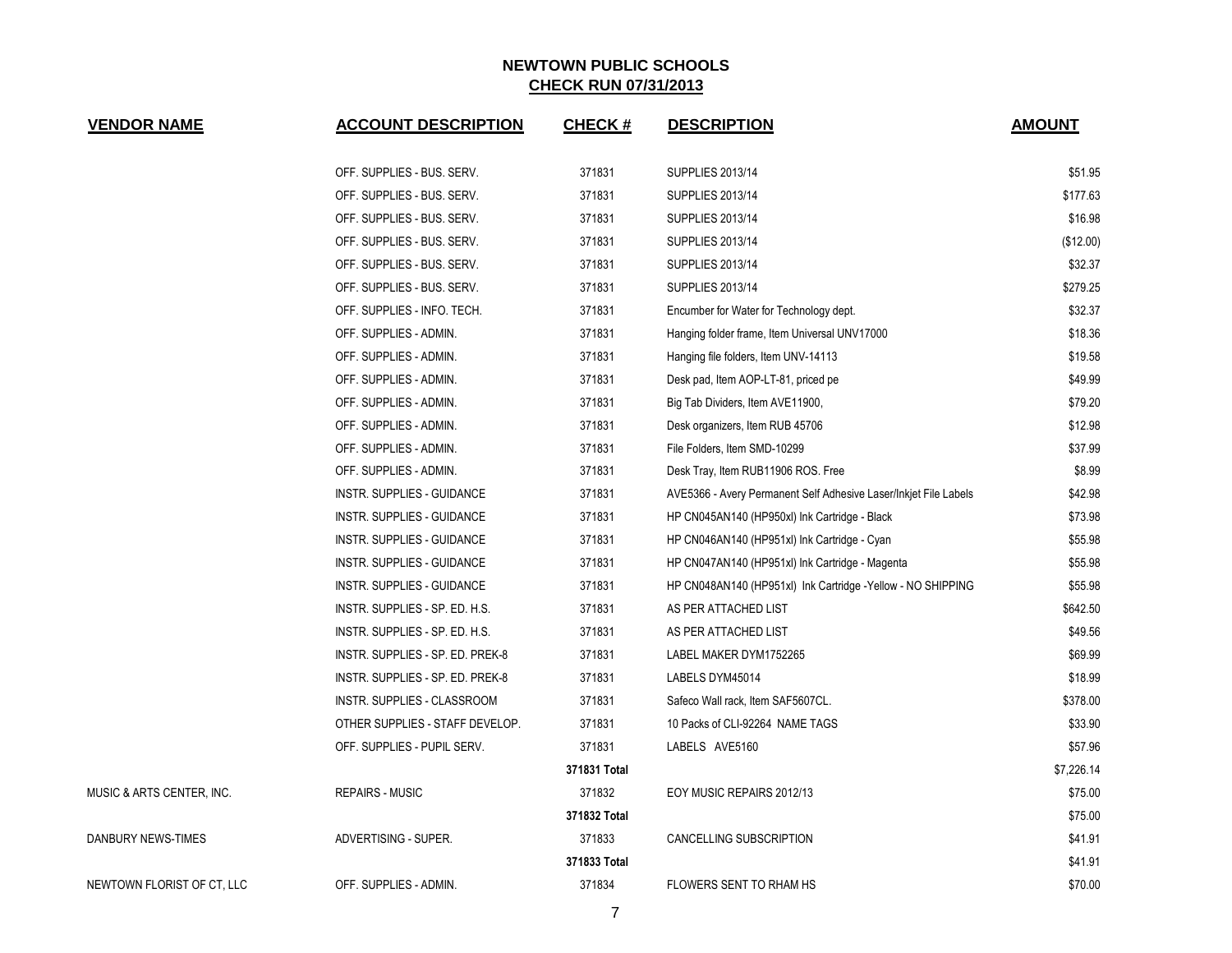| <b>VENDOR NAME</b>            | <b>ACCOUNT DESCRIPTION</b>         | <b>CHECK#</b> | <b>DESCRIPTION</b>                                           | <b>AMOUNT</b> |
|-------------------------------|------------------------------------|---------------|--------------------------------------------------------------|---------------|
|                               |                                    | 371834 Total  |                                                              | \$70.00       |
| <b>NSTA MEMBER SERVICES</b>   | MEMBERSHIPS - CLASSROOM            | 371835        | Membership                                                   | \$75.00       |
|                               |                                    | 371835 Total  |                                                              | \$75.00       |
| ORIGO EDUCATION               | TEXTBOOKS - CURR. DEVELOP.         | 371836        | ORIGO MATH PROGRAMS                                          | \$6,746.10    |
|                               |                                    | 371836 Total  |                                                              | \$6,746.10    |
| <b>CATHY OSTAR</b>            | STAFF TRAIN. - CLASSROOM           | 371837        | ASCA CONF HOTEL                                              | \$619.71      |
|                               | STAFF TRAVEL - CLASSROOM           | 371837        | <b>TRAVEL &amp; PARKING</b>                                  | \$295.97      |
|                               | INSTR. SUPPLIES - GUIDANCE         | 371837        | <b>BOOKS FOR SEMINAR</b>                                     | \$137.00      |
|                               |                                    | 371837 Total  |                                                              | \$1,052.68    |
| PCM-G                         | EQUIPMENT - INFO. TECH.            | 371838        | Meraki - MR16 Cloud-Managed Access Point MR16-HW - 8252603   | \$24,030.00   |
|                               | EQUIPMENT - INFO. TECH.            | 371838        | 7 Year Sup MR. Enterprise Lics Lic-Ent-7yr                   | \$15,990.00   |
|                               |                                    | 371838 Total  |                                                              | \$40,020.00   |
| PEARSON EDUCATION INC.        | INSTR. SUPPLIES - CLASSROOM        | 371839        | Spelling/Word Work, Grades 1 & 2,                            | \$179.94      |
|                               | INSTR. SUPPLIES - CLASSROOM        | 371839        | Within Name Student Books - 10 pk,                           | \$719.76      |
|                               | <b>INSTR. SUPPLIES - CLASSROOM</b> | 371839        | Shipping and Handling Charges                                | \$89.97       |
|                               |                                    | 371839 Total  |                                                              | \$989.67      |
| QUESTAR ASSESSMENTS, INC.     | INSTR. SUPPLIES - CLASSROOM        | 371840        | DRP Grades 3 & 4, DRP 3A, Order #T-3A,                       | \$261.00      |
|                               | INSTR. SUPPLIES - CLASSROOM        | 371840        | DRP 3B, Order #T-3B                                          | \$174.00      |
|                               | INSTR. SUPPLIES - CLASSROOM        | 371840        | DRP 4A, Order #T-4A                                          | \$174.00      |
|                               | INSTR. SUPPLIES - CLASSROOM        | 371840        | DRP 4B, Order #T-4B                                          | \$174.00      |
|                               | INSTR. SUPPLIES - CLASSROOM        | 371840        | Shipping and Handling charges                                | \$62.64       |
|                               |                                    | 371840 Total  |                                                              | \$845.64      |
| THE READING & WRITING PROJECT | STAFF TRAVEL - STAFF DEVELOP.      | 371841        | <b>TRAVEL</b>                                                | \$314.19      |
|                               |                                    | 371841 Total  |                                                              | \$314.19      |
| REMEDIA PUBLICATIONS INC.     | INSTR. SUPPLIES - SP. ED. H.S.     | 371842        | AS PER ATTACHED ORDER                                        | \$227.96      |
|                               | INSTR. SUPPLIES - SP. ED. H.S.     | 371842        | <b>SHIPPING</b><br>(SYKES)                                   | \$84.04       |
|                               |                                    | 371842 Total  |                                                              | \$312.00      |
| SCHOLASTIC LIBRARY PUBLISHING | <b>SUPPLIES - LIBRARY</b>          | 371843        | Grolier Online Encyclopedia Subscription Renewal NO SHIPPING | \$901.00      |
|                               |                                    | 371843 Total  |                                                              | \$901.00      |
| SCHOLASTIC LIBRARY PUBLISHING | CONTRACTED SERV. - LIBRARY         | 371844        | Online Services Renewal, 7/31/13 - 7/31/14,                  | \$935.00      |
|                               |                                    | 371844 Total  |                                                              | \$935.00      |
| SCHOOL LIBRARY JOURNAL        | <b>SUPPLIES - LIBRARY</b>          | 371845        | 1 year subscription renewal for School Library Journal.      | \$178.99      |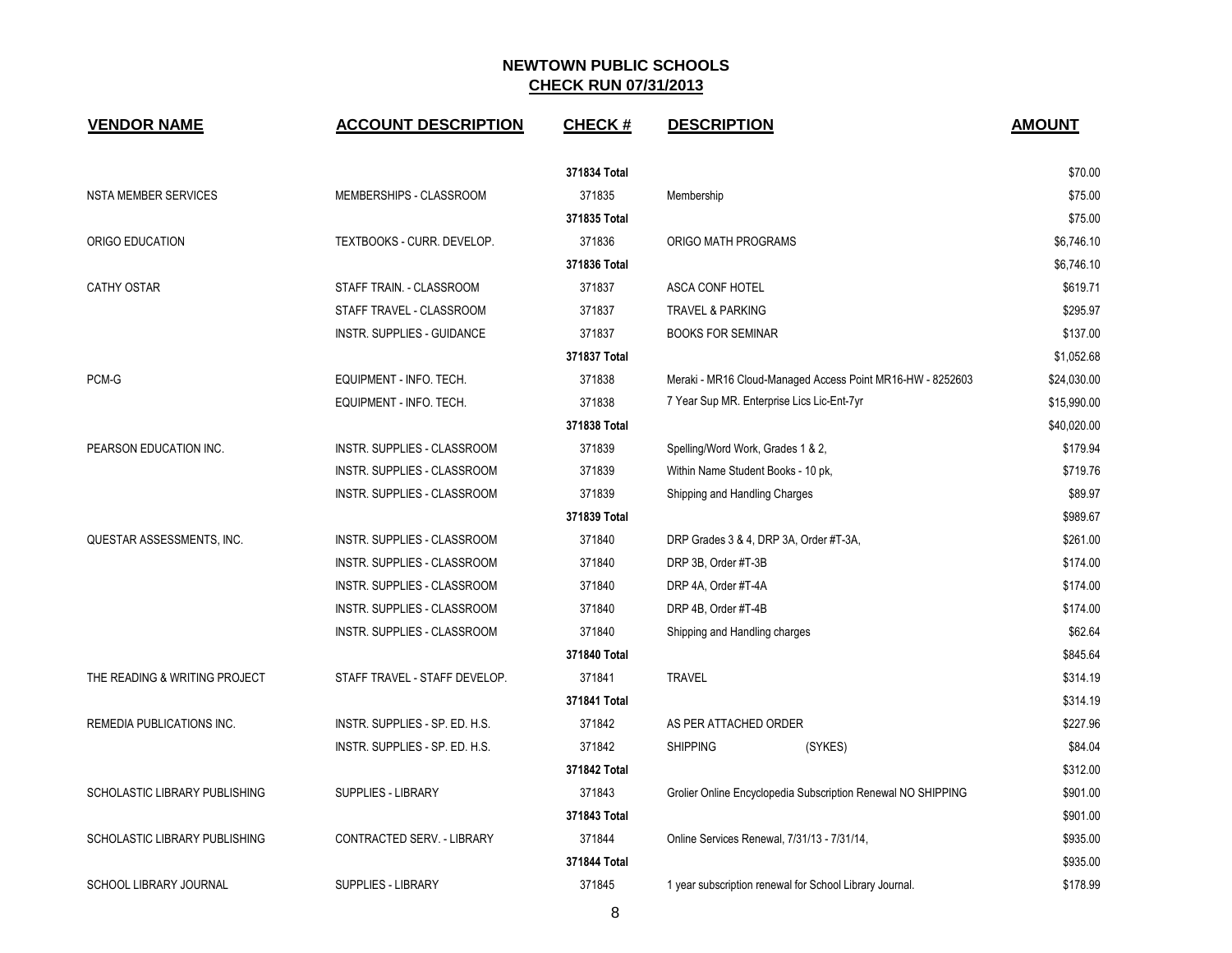| <b>VENDOR NAME</b>                     | <b>ACCOUNT DESCRIPTION</b>     | <b>CHECK#</b> | <b>DESCRIPTION</b>                                        | <b>AMOUNT</b> |
|----------------------------------------|--------------------------------|---------------|-----------------------------------------------------------|---------------|
|                                        |                                | 371845 Total  |                                                           | \$178.99      |
| SOLUTIONS EAP                          | EMPLOYEE ASSISTANCE PROGRAM    | 371846        | SOLUTIONS EAP 2013/14                                     | \$600.00      |
|                                        |                                | 371846 Total  |                                                           | \$600.00      |
| SOUTH WEST CONFERENCE INC.             | MEMBERSHIPS - ADMIN.           | 371847        | MEMBERSHIP FEES-2013-2014                                 | \$3,250.00    |
|                                        |                                | 371847 Total  |                                                           | \$3,250.00    |
| <b>SARA STRAIT</b>                     | STAFF TRAIN. - CLASSROOM       | 371848        | REIMB HOTEL, FOOD & TRANSP                                | \$1,312.17    |
|                                        |                                | 371848 Total  |                                                           | \$1,312.17    |
| SUCCESS BY DESIGN, INC.                | INSTR. SUPPLIES - CLASSROOM    | 371849        | 4th grade planners                                        | \$607.99      |
|                                        | INSTR. SUPPLIES - CLASSROOM    | 371849        | shipping                                                  | \$72.96       |
|                                        |                                | 371849 Total  |                                                           | \$680.95      |
| TEACHING BOOKS.NET LLC                 | CONTRACTED SERV. - LIBRARY     | 371850        | Online Service Renewal for 12 months, see attached form   | \$500.00      |
|                                        |                                | 371850 Total  |                                                           | \$500.00      |
| USI EDUCATION & GOVERNMENT SALES       | INSTR. SUPPLIES - CLASSROOM    | 371851        | STANDARD ROLL FILM                                        | \$470.25      |
|                                        | INSTR. SUPPLIES - CLASSROOM    | 371851        | S&H                                                       | \$69.99       |
|                                        |                                | 371851 Total  |                                                           | \$540.24      |
| WESTERN CONNECTICUT HEALTH NETWORK     | MEDICAL INS. PREMIUMS          | 371852        | SERV 2012/13                                              | \$349.50      |
|                                        |                                | 371852 Total  |                                                           | \$349.50      |
| WESTERN CT STATE UNIVERSITY            | CONTRACTED SERV. - CLASSROOM   | 371853        | SECURITY GRADUATION M/S                                   | \$440.00      |
|                                        | CONTRACTED SERV. - ADMIN.      | 371853        | <b>SECURITY GRADUATION/S</b>                              | \$840.00      |
|                                        |                                | 371853 Total  |                                                           | \$1,280.00    |
| WISE LEARNING SPECIALIZED LEARNING CTR | PROF. SERV. - PSYCH/MED. EVAL. | 371854        | SUMMER WORK WITH REED STUDENT                             | \$2,000.00    |
| WISE LEARNING SPECIALIZED LEARNING CTR | PROF. SERV. - PSYCH/MED. EVAL. | 371854        | SUMMER WORK WITH REED STUDENT                             | \$1,000.00    |
|                                        |                                | 371854 Total  |                                                           | \$3,000.00    |
| ZANER-BLOSER                           | INSTR. SUPPLIES - CLASSROOM    | 371855        | Handwriting Books, Kindergarten, Order #978-0-7367-6835-1 | \$604.45      |
|                                        | INSTR. SUPPLIES - CLASSROOM    | 371855        | Handwriting Books, Grade 1, Order # 978-0-7367-6836-8     | \$714.35      |
|                                        | INSTR. SUPPLIES - CLASSROOM    | 371855        | Handwriting Books, Grade 3, Order # 978-0-7367-6839-9     | \$736.33      |
|                                        | INSTR. SUPPLIES - CLASSROOM    | 371855        | Shipping and Handling charges                             | \$184.96      |
|                                        |                                | 371855 Total  |                                                           | \$2,240.09    |
| ADVANCED SECURITY TECHNOLOGIES INC.    | B. & G. REPAIRS - S.H.         | 371856        | REPLACE STRIKE & SIDE ENTRANCE DOOR                       | \$487.00      |
|                                        |                                | 371856 Total  |                                                           | \$487.00      |
| <b>AIRGAS EAST</b>                     | EQUIP RENTAL - B&G             | 371857        | MONTHLY TANK 2013/14                                      | \$47.46       |
|                                        | EQUIP RENTAL - B&G             | 371857        | MONTHLY TANK 2013/14                                      | \$56.80       |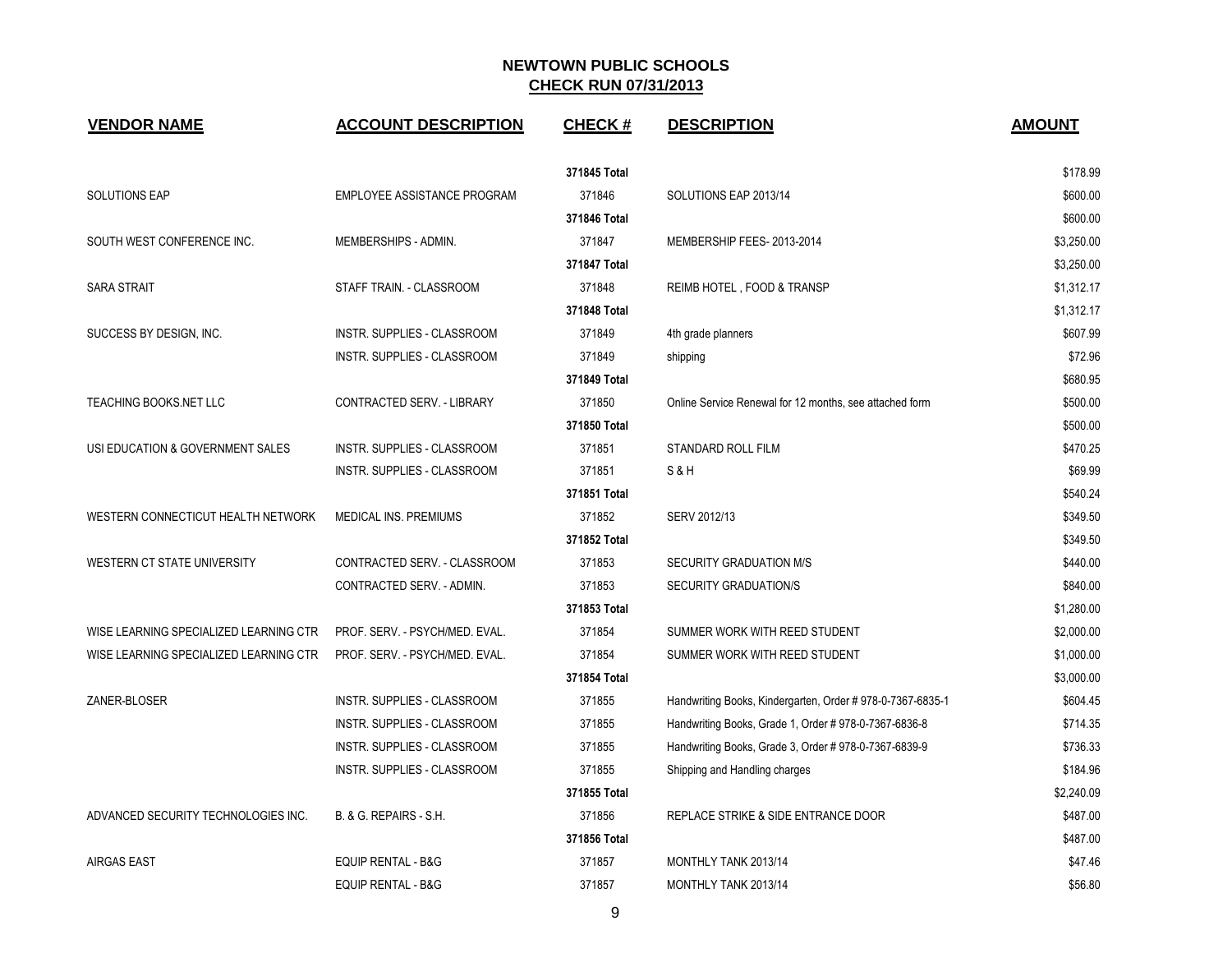| <b>VENDOR NAME</b>          | <b>ACCOUNT DESCRIPTION</b>       | <b>CHECK#</b> | <b>DESCRIPTION</b>                       | <b>AMOUNT</b> |
|-----------------------------|----------------------------------|---------------|------------------------------------------|---------------|
|                             |                                  | 371857 Total  |                                          | \$104.26      |
| ALL-STAR TRANSPORTATION LLC | TRANS. - LOCAL REG. ED           | 371858        | ADDITIONAL COST SH                       | \$20,588.70   |
|                             |                                  | 371858 Total  |                                          | \$20.588.70   |
| AMAZON                      | <b>SUPPLIES - LIBRARY</b>        | 371859        | <b>SEE ATTACH</b>                        | \$27.20       |
|                             |                                  | 371859 Total  |                                          | \$27.20       |
| AMAZON                      | OFF. SUPPLIES - ADMIN.           | 371860        | 10 COPY'S OF OUR STUDENT PUBLISHED BOOKS | \$72.50       |
|                             | OFF. SUPPLIES - ADMIN.           | 371860        | 10 COPY'S OF OUR STUDENT PUBLISHED BOOKS | \$72.50       |
|                             |                                  | 371860 Total  |                                          | \$145.00      |
| AMAZON                      | OTHER SUPPLIES - STAFF DEVELOP.  | 371861        | SUPPLIES FOR COLUMBIA WORKSHOP           | \$67.97       |
|                             | OTHER SUPPLIES - STAFF DEVELOP.  | 371861        | SUPPLIES FOR COLUMBIA WORKSHOP           | \$106.81      |
|                             | OTHER SUPPLIES - STAFF DEVELOP.  | 371861        | SUPPLIES FOR COLUMBIA WORKSHOP           | \$106.81      |
|                             | OTHER SUPPLIES - STAFF DEVELOP.  | 371861        | SUPPLIES FOR COLUMBIA WORKSHOP           | \$106.81      |
|                             | OTHER SUPPLIES - STAFF DEVELOP.  | 371861        | SUPPLIES FOR COLUMBIA WORKSHOP           | \$62.90       |
|                             | OTHER SUPPLIES - STAFF DEVELOP.  | 371861        | SUPPLIES FOR COLUMBIA WORKSHOP           | \$188.70      |
|                             | OTHER SUPPLIES - STAFF DEVELOP.  | 371861        | SUPPLIES FOR COLUMBIA WORKSHOP           | \$408.20      |
|                             | OTHER SUPPLIES - STAFF DEVELOP.  | 371861        | SUPPLIES FOR COLUMBIA WORKSHOP           | \$191.04      |
|                             | OTHER SUPPLIES - STAFF DEVELOP.  | 371861        | SUPPLIES FOR COLUMBIA WORKSHOP           | \$211.16      |
|                             |                                  | 371861 Total  |                                          | \$1,450.40    |
| AMAZON                      | STAFF TRAIN. - CLASSROOM         | 371862        | <b>TEACHING IN BLOCK</b>                 | \$1,024.20    |
|                             | STAFF TRAIN. - CLASSROOM         | 371862        | TEACHING IN BLOCK                        | \$1,081.10    |
|                             | STAFF TRAIN. - CLASSROOM         | 371862        | <b>TEACHING IN BLOCK</b>                 | \$1,109.55    |
|                             | STAFF TRAIN. - CLASSROOM         | 371862        | <b>TEACHING IN BLOCK</b>                 | \$1,621.65    |
|                             | <b>INSTR. SUPPLIES - SCIENCE</b> | 371862        | NEC VT 465 PROJECTOR LAMP                | \$182.00      |
|                             |                                  | 371862 Total  |                                          | \$5,018.50    |
| ASSOCIATED REFUSE HAULERS   | <b>REFUSE REMOVAL</b>            | 371863        | REFUSE DISPOSAL ALL SCHOOLS              | \$7,289.39    |
|                             | <b>REFUSE REMOVAL</b>            | 371863        | CARDBOARD                                | \$58.00       |
|                             | <b>REFUSE REMOVAL</b>            | 371863        | CARDBOARD                                | \$172.00      |
|                             | <b>REFUSE REMOVAL</b>            | 371863        | CARDBOARD                                | \$80.00       |
|                             | <b>REFUSE REMOVAL</b>            | 371863        | CARDBOARD                                | \$134.00      |
|                             | <b>REFUSE REMOVAL</b>            | 371863        | CARDBOARD                                | \$244.00      |
| ASSOCIATED REFUSE HAULERS   | <b>REFUSE REMOVAL</b>            | 371863        | CARDBOARD                                | \$100.00      |
|                             | <b>REFUSE REMOVAL</b>            | 371863        | CARDBOARD                                | \$280.00      |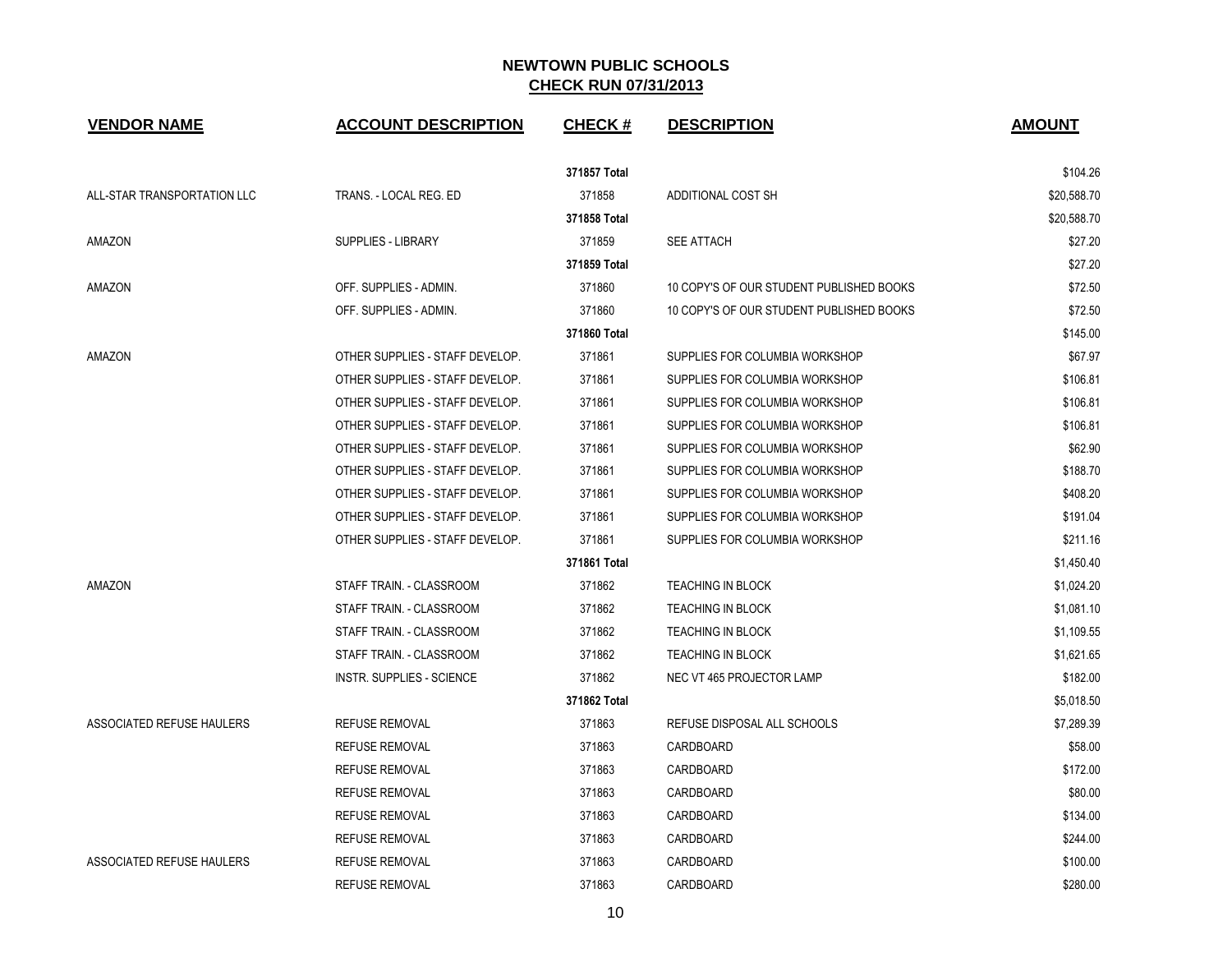| <b>VENDOR NAME</b>                   | <b>ACCOUNT DESCRIPTION</b>      | <b>CHECK#</b> | <b>DESCRIPTION</b>                | <b>AMOUNT</b> |
|--------------------------------------|---------------------------------|---------------|-----------------------------------|---------------|
|                                      |                                 | 371863 Total  |                                   | \$8,357.39    |
| THE BOOKSOURCE                       | OTHER SUPPLIES - STAFF DEVELOP. | 371864        | <b>READING MATERIALS FOR REED</b> | \$2,006.82    |
|                                      |                                 | 371864 Total  |                                   | \$2,006.82    |
| <b>BUG BUSTER INC.</b>               | <b>B&amp;G CONTRACTED SERV.</b> | 371865        | <b>MONTHLY PEST</b>               | \$76.36       |
|                                      | <b>B&amp;G CONTRACTED SERV.</b> | 371865        | <b>MONTHLY PEST</b>               | \$77.68       |
|                                      | <b>B&amp;G CONTRACTED SERV.</b> | 371865        | <b>MONTHLY PEST</b>               | \$77.68       |
|                                      | <b>B&amp;G CONTRACTED SERV.</b> | 371865        | <b>MONTHLY PEST</b>               | \$76.36       |
|                                      | <b>B&amp;G CONTRACTED SERV.</b> | 371865        | <b>MONTHLY PEST</b>               | \$78.54       |
|                                      | <b>B&amp;G CONTRACTED SERV.</b> | 371865        | <b>MONTHLY PEST</b>               | \$78.54       |
|                                      | <b>B&amp;G CONTRACTED SERV.</b> | 371865        | <b>MONTHLY PEST</b>               | \$84.58       |
|                                      |                                 | 371865 Total  |                                   | \$549.74      |
| CERVONE'S CHEM-DRY L.L.C.            | B. & G. REPAIRS - M.S.          | 371866        | <b>CARPETS CLEANED</b>            | \$450.00      |
|                                      |                                 | 371866 Total  |                                   | \$450.00      |
| CMI EDUCATION INSTITUTE INC.         | CONTRACTED SERV. - GUIDANCE     | 371867        | SEMINAR ON DVD                    | \$169.99      |
|                                      | CONTRACTED SERV. - GUIDANCE     | 371867        | S & H                             | \$6.95        |
|                                      |                                 | 371867 Total  |                                   | \$176.94      |
| <b>CONNECTICUT LIGHT &amp; POWER</b> | ELECTRICITY - C.H.              | 371868        | UTIL 51934736059                  | \$3,085.71    |
|                                      | ELECTRICITY - H.                | 371868        | MAY & JUNE ELECTRICAL COST HAW    | \$3,079.22    |
|                                      | ELECTRICITY - S.H.              | 371868        | MAY & JUNE ELECTRICAL COST SH     | \$67.18       |
|                                      | ELECTRICITY - S.H.              | 371868        | MAY & JUNE ELECTRICAL COST SH     | \$40.04       |
|                                      | ELECTRICITY - S.H.              | 371868        | MAY & JUNE ELECTRICAL COST SH     | \$1,699.08    |
|                                      | ELECTRICITY - M.G.              | 371868        | MAY & JUNE ELECTRICAL COST MG     | \$2.254.46    |
|                                      | ELECTRICITY - HOM.              | 371868        | MAY & JUNE ELECTRICAL COST HOM    | \$4,700.46    |
|                                      | ELECTRICITY - RIS.              | 371868        | MAY & JUNE ELECTRICAL COST RIS    | \$11,129.16   |
|                                      | ELECTRICITY - M.S.              | 371868        | MAY & JUNE ELECTRICAL COST MS     | \$3,703.29    |
|                                      | ELECTRICITY - M.S.              | 371868        | MAY & JUNE ELECTRICAL COST MS     | \$155.73      |
|                                      | ELECTRICITY - H.S.              | 371868        | MAY & JUNE ELECTRICAL COST HS     | \$38.85       |
|                                      | ELECTRICITY - H.S.              | 371868        | MAY & JUNE ELECTRICAL COST HS     | \$26,213.24   |
|                                      | ELECTRICITY - H.S.              | 371868        | MAY & JUNE ELECTRICAL COST HS     | \$182.87      |
|                                      | ELECTRICITY - H.S.              | 371868        | MAY & JUNE ELECTRICAL COST HS     | \$39.14       |
|                                      |                                 | 371868 Total  |                                   | \$56,388.43   |
| <b>CROWN TROPHY</b>                  | CONTRACTED SERV. - CLASSROOM    | 371869        | FOR PLAQUES & ENGRAVING           | \$23.00       |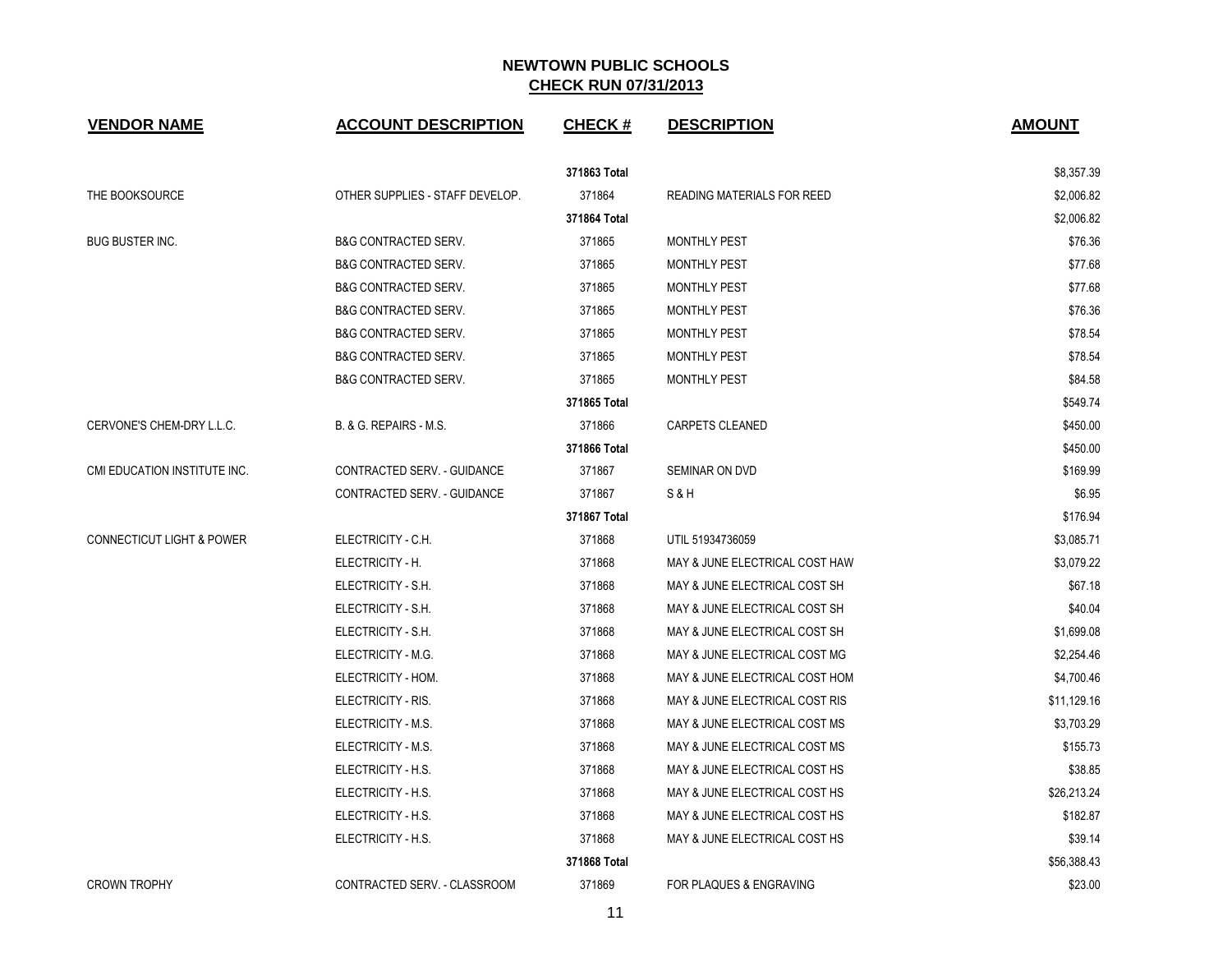| <b>VENDOR NAME</b>                  | <b>ACCOUNT DESCRIPTION</b>          | <b>CHECK#</b> | <b>DESCRIPTION</b>                 | <b>AMOUNT</b> |
|-------------------------------------|-------------------------------------|---------------|------------------------------------|---------------|
|                                     |                                     | 371869 Total  |                                    | \$23.00       |
| <b>EAST RIVER ENERGY</b>            | FUEL OIL - H.                       | 371870        | <b>FUEL OIL 2012/13 HAW</b>        | \$3,377.63    |
|                                     | FUEL OIL - S.H.                     | 371870        | FUEL OIL 2012/13 S/H               | \$25,326.38   |
|                                     | FUEL OIL - M.G.                     | 371870        | FUEL OIL 2012/13 M/G               | \$3,384.05    |
|                                     | FUEL OIL - M.G.                     | 371870        | FUEL OIL 2012/13 M/G               | \$612.83      |
|                                     | FUEL OIL - HOM.                     | 371870        | <b>FUEL OIL 2012/13 HOM</b>        | \$6,749.20    |
|                                     | FUEL OIL - RIS.                     | 371870        | <b>FUEL OIL 2012/13 RIS</b>        | \$15,185.70   |
|                                     | FUEL OIL - M.S.                     | 371870        | FUEL OIL 2012/13 M/S               | \$23,622.20   |
|                                     | FUEL OIL - M.S.                     | 371870        | <b>FUEL OIL 2012/13 M/S</b>        | \$3,379.99    |
|                                     | FUEL OIL - H.S.                     | 371870        | FUEL OIL 2012/13 H/S               | \$4,053.23    |
|                                     | FUEL OIL - H.S.                     | 371870        | FUEL OIL 2012/13 H/S               | \$1,688.65    |
|                                     |                                     | 371870 Total  |                                    | \$87,379.86   |
| <b>EQUIP CORPORATION</b>            | <b>EQUIP RENTAL - B&amp;G</b>       | 371871        | STORAGE CONTAINER RENTAL 2012/13   | \$75.00       |
|                                     |                                     | 371871 Total  |                                    | \$75.00       |
| <b>FAIR AUTO SUPPLY</b>             | REPAIRS - MAINT.                    | 371872        | <b>MAINT VEHICLE REPAIRS</b>       | \$2.95        |
|                                     |                                     | 371872 Total  |                                    | \$2.95        |
| <b>FOLLETT EDUCATIONAL SERVICES</b> | INSTR. SUPPLIES - READING           | 371873        | INSTRUCTIONAL SUPPLIES SEE ATTACH. | (\$4.54)      |
|                                     | INSTR. SUPPLIES - READING           | 371873        | INSTRUCTIONAL SUPPLIES SEE ATTACH. | \$487.87      |
|                                     | INSTR. SUPPLIES - READING           | 371873        | INSTRUCTIONAL SUPPLIES SEE ATTACH. | \$385.27      |
|                                     | INSTR. SUPPLIES - READING           | 371873        | INSTRUCTIONAL SUPPLIES SEE ATTACH. | \$1,325.31    |
|                                     | INSTR. SUPPLIES - READING           | 371873        | INSTRUCTIONAL SUPPLIES SEE ATTACH. | \$1,057.13    |
|                                     | INSTR. SUPPLIES - READING           | 371873        | INSTRUCTIONAL SUPPLIES SEE ATTACH. | \$903.04      |
|                                     | INSTR. SUPPLIES - READING           | 371873        | INSTRUCTIONAL SUPPLIES SEE ATTACH. | \$258.66      |
|                                     | INSTR. SUPPLIES - READING           | 371873        | INSTRUCTIONAL SUPPLIES SEE ATTACH. | \$70.02       |
|                                     | <b>INSTR. SUPPLIES - READING</b>    | 371873        | INSTRUCTIONAL SUPPLIES SEE ATTACH. | \$301.56      |
|                                     | <b>TEXTBOOKS - READING</b>          | 371873        | <b>BOOKS FROM COLUMBIA</b>         | \$272.53      |
|                                     |                                     | 371873 Total  |                                    | \$5,056.85    |
| GOVCONNECTION, INC.                 | INSTR. SUPPLIES - CLASSROOM         | 371874        | <b>BLACK INK CARTRIDGE</b>         | \$519.00      |
|                                     |                                     | 371874 Total  |                                    | \$519.00      |
| HAT CITY PAPER & SUPPLY CO.         | <b>B&amp;G SUPPLIES - CUSTODIAL</b> | 371875        | MAINT SUPPLIES 2013/14             | \$9,981.76    |
|                                     |                                     | 371875 Total  |                                    | \$9,981.76    |
| <b>HEALTH EDCO, WRS GROUP LTD</b>   | INSTR. SUPPLIES - HEALTH ED         | 371876        | <b>DRINK WARE</b>                  | \$169.95      |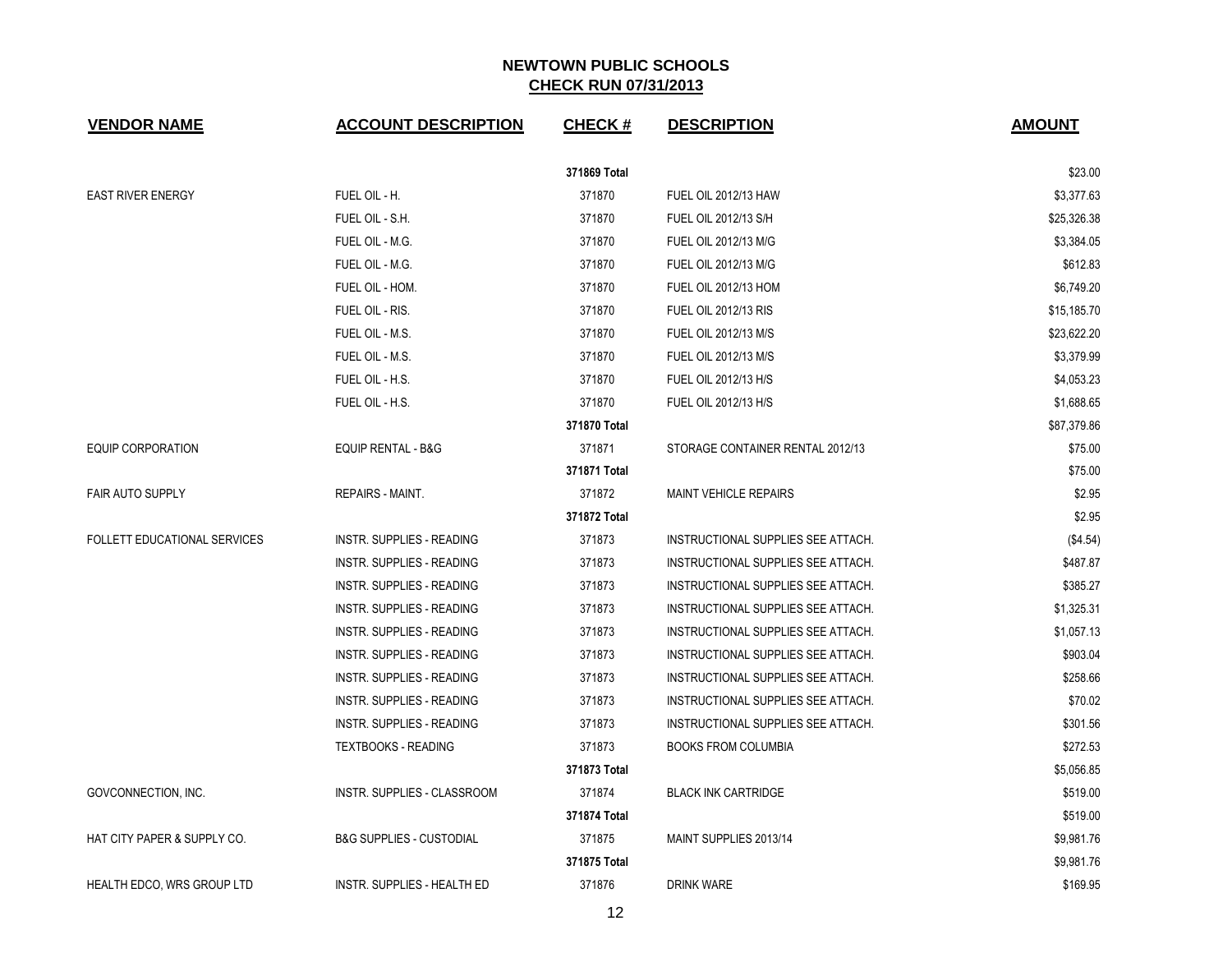| <b>VENDOR NAME</b>             | <b>ACCOUNT DESCRIPTION</b>          | <b>CHECK#</b> | <b>DESCRIPTION</b>              | <b>AMOUNT</b> |
|--------------------------------|-------------------------------------|---------------|---------------------------------|---------------|
|                                |                                     | 371876 Total  |                                 | \$169.95      |
| <b>HEINEMANN</b>               | STAFF TRAIN. - CLASSROOM            | 371877        | ENERGIZE RESEARCH READING BOOKS | \$200.00      |
|                                | STAFF TRAIN. - CLASSROOM            | 371877        | S & H                           | \$20.00       |
|                                |                                     | 371877 Total  |                                 | \$220.00      |
| <b>INSECT LORE</b>             | INSTR. SUPPLIES - CLASSROOM         | 371878        | LIVE LADYBUG LAND               | \$39.98       |
|                                | INSTR. SUPPLIES - CLASSROOM         | 371878        | S&H                             | \$7.99        |
|                                |                                     | 371878 Total  |                                 | \$47.97       |
| MAGNAKLEEN SERVICES LLC        | <b>B&amp;G SUPPLIES - CUSTODIAL</b> | 371879        | MOP / RUG SERV 2012/13          | \$18.00       |
|                                |                                     | 371879 Total  |                                 | \$18.00       |
| <b>MAGNAKLEEN SERVICES LLC</b> | <b>B&amp;G SUPPLIES - CUSTODIAL</b> | 371880        | MOP / RUG SERV 2012/13          | \$127.50      |
|                                | <b>B&amp;G SUPPLIES - CUSTODIAL</b> | 371880        | MOP / RUG SERV 2012/13          | \$74.00       |
|                                | <b>B&amp;G SUPPLIES - CUSTODIAL</b> | 371880        | MOP / RUG SERV 2012/13          | \$19.50       |
|                                | <b>B&amp;G SUPPLIES - CUSTODIAL</b> | 371880        | MOP / RUG SERV 2012/13          | \$18.00       |
|                                | <b>B&amp;G SUPPLIES - CUSTODIAL</b> | 371880        | MOP / RUG SERV 2012/13          | \$166.50      |
|                                | <b>B&amp;G SUPPLIES - CUSTODIAL</b> | 371880        | MOP / RUG SERV 2012/13          | \$106.20      |
|                                | <b>B&amp;G SUPPLIES - CUSTODIAL</b> | 371880        | MOP / RUG SERV 2012/13          | \$33.80       |
|                                | <b>B&amp;G SUPPLIES - CUSTODIAL</b> | 371880        | MOP / RUG SERV 2012/13          | \$45.45       |
|                                | <b>B&amp;G SUPPLIES - CUSTODIAL</b> | 371880        | MOP / RUG SERV 2012/13          | \$60.65       |
|                                | <b>B&amp;G SUPPLIES - CUSTODIAL</b> | 371880        | MOP / RUG SERV 2012/13          | \$21.50       |
|                                | <b>B&amp;G SUPPLIES - CUSTODIAL</b> | 371880        | MOP / RUG SERV 2012/13          | \$30.65       |
|                                | <b>B&amp;G SUPPLIES - CUSTODIAL</b> | 371880        | MOP / RUG SERV 2012/13          | \$28.25       |
|                                | <b>B&amp;G SUPPLIES - CUSTODIAL</b> | 371880        | MOP / RUG SERV 2012/13          | \$106.20      |
|                                | <b>B&amp;G SUPPLIES - CUSTODIAL</b> | 371880        | MOP / RUG SERV 2012/13          | \$33.80       |
|                                | <b>B&amp;G SUPPLIES - CUSTODIAL</b> | 371880        | MOP / RUG SERV 2012/13          | \$45.45       |
|                                | <b>B&amp;G SUPPLIES - CUSTODIAL</b> | 371880        | MOP / RUG SERV 2012/13          | \$60.65       |
|                                | <b>B&amp;G SUPPLIES - CUSTODIAL</b> | 371880        | MOP / RUG SERV 2012/13          | \$21.50       |
|                                | <b>B&amp;G SUPPLIES - CUSTODIAL</b> | 371880        | MOP / RUG SERV 2012/13          | \$30.65       |
|                                | <b>B&amp;G SUPPLIES - CUSTODIAL</b> | 371880        | MOP / RUG SERV 2012/13          | \$28.25       |
|                                |                                     | 371880 Total  |                                 | \$1,058.50    |
| MCGRAW HILL EDUCATION          | <b>TEXTBOOKS - MATH</b>             | 371881        | <b>EVERYDAY MATH</b>            | \$4,056.00    |
|                                | <b>TEXTBOOKS - MATH</b>             | 371881        | S & H                           | \$312.93      |
|                                |                                     | 371881 Total  |                                 | \$4,368.93    |